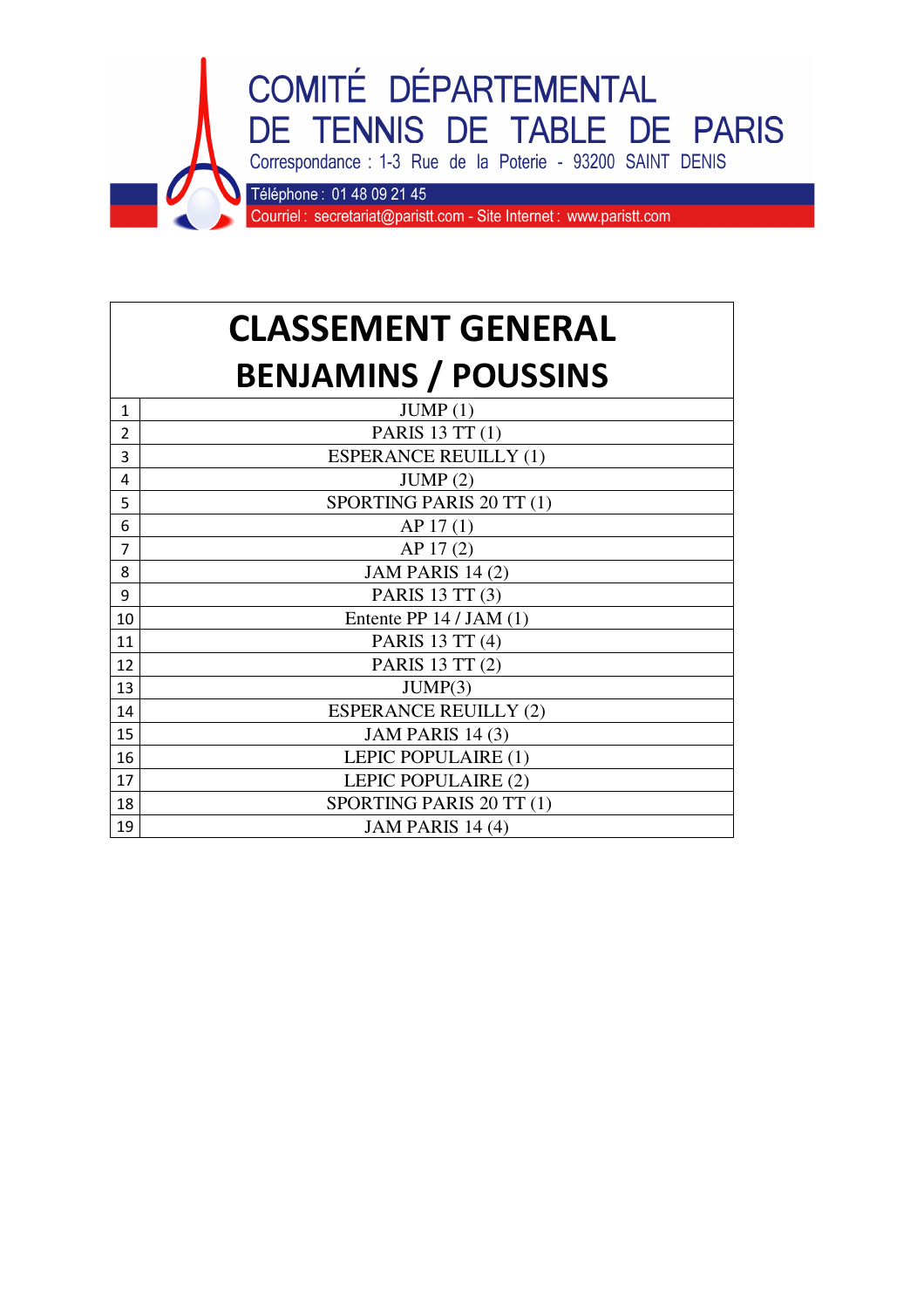## COMITÉ DÉPARTEMENTAL DE TENNIS DE TABLE DE PARIS Correspondance : 1-3 Rue de la Poterie - 93200 SAINT DENIS

Téléphone: 01 48 09 21 45

Courriel: secretariat@paristt.com - Site Internet: www.paristt.com

## **CLASSEMENT GENERAL MINIMES/CADETS/JUNIORS**

| <b>PARIS 13 TT (1)</b><br>ATT XV(1) |
|-------------------------------------|
|                                     |
|                                     |
| PARIS 13 TT (3)                     |
| AP 17(1)                            |
| PARIS 13 TT (2)                     |
| Patronage Ste-Mélanie (1)           |
| AS RUSSE (1)                        |
| JUMP(1)                             |
| CPS 10ème (1)                       |
| <b>ESPERANCE REUILLY (1)</b>        |
| ATT XV(2)                           |
| SPORTING PARIS 20 TT (1)            |
| AP 17(2)                            |
| CPS 10ème (2)                       |
| AP 17(3)                            |
| <b>ESPERANCE REUILLY (2)</b>        |
| CPS 10ème (3)                       |
| Entente PP $14 / JAM(1)$            |
| AP 17(4)                            |
| APSM(2)                             |
| JUMP(2)                             |
| SPORTING PARIS 20 TT (2)            |
| PARIS 13 TT (4)                     |
| JUMP(3)                             |
| PARIS 13 TT (6)                     |
| <b>ESPERANCE REUILLY (3)</b>        |
| ATT XV $(3)$                        |
| CSM FINANCES (1)                    |
| PARIS IX ATT (1)                    |
| <b>ESPERANCE REUILLY (4)</b>        |
| SPORTING PARIS 20 TT (3)            |
| PARIS 13 TT (7)                     |
| PARIS 13 TT (5)                     |
| SPORTING PARIS 20 TT (4)            |
| PARIS 13 TT (8)                     |
|                                     |
| AS RUSSE (2)                        |
|                                     |